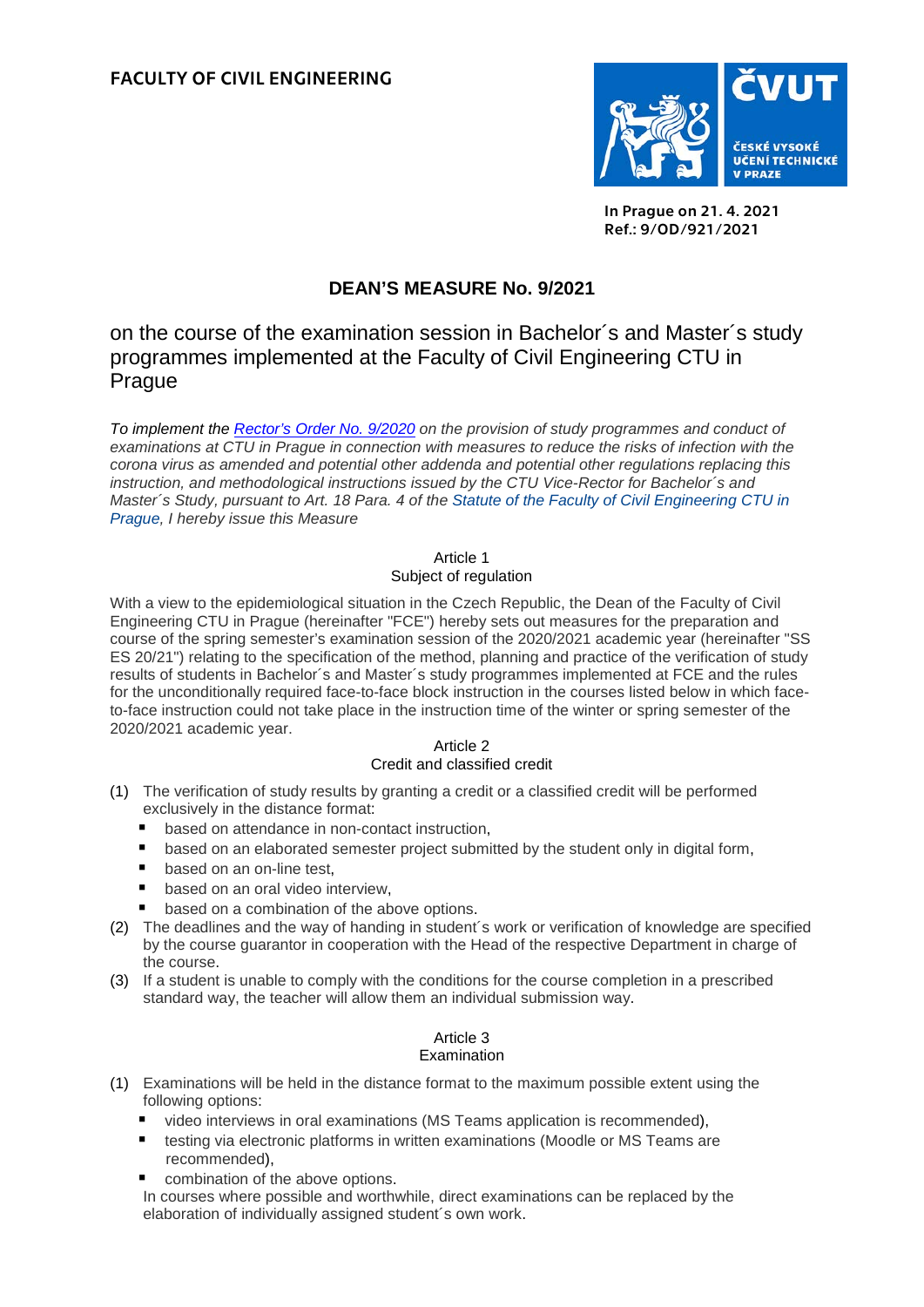- (2) The courses which can be tested in the face-to-face format are specified by the Dean and listed in Annex No. 1 to this Measure.
- (3) To perform face-to-face testing the initial limit of the maximum number of 10 persons in the examination room applies for the whole SS ES 20/21, and the distancing of at least 2 metres between students must be maintained.

If the public health limit for the number of persons present at a face-to-face examination is increased during the examination session, the teacher can increase the capacities of announced examination dates provided other public health limits are observed.

- (4) The course guarantor in cooperation with the Head of the respective Department in charge of the respective course are responsible for the organization of examinations in the face-to-face format and the observation of all public health and safety measures.
- (5) The following booking schedule will apply for planning face-to-face examinations:
- 22. 27. 4. 2021
	- − Booking for courses whose code starts with 101 and 132 and are listed in Annex 1 to this Measure.
	- The Department of Mathematics (courses with code 101) will use lecture halls B280 and B286, lecture halls C-215, C-217, C-219 and room B480 for face-to-face examinations.
	- − The Department of Mechanics (courses with code 132) will use lecture halls C-202, C-204, C-206, C-208 and C-221 for face-to-face examinations.
	- $28.4 3.5.$ 
		- − Booking for face-to-face examinations in courses whose code starts with 124, 133, 134 and K135 and are listed in Annex 1 to this Measure.
		- Face-to-face examinations will be held in lecture halls of Building C, lecture halls A-228, A-229, A-230 and lecture halls B-280 and B-286.
		- − Courses starting with code 124 can also be examined in rooms A433, A434, A435 and A438.
	- $4.5 7.5$ .
		- Booking for face-to-face examinations in all the other courses listed in Annex 1 to this Measure.
		- − Face-to-face examinations will be held in the lecture halls of Building C, lecture halls A-228, A-229, A-230 and lecture halls B-280 and B-286.

To allow for a break necessary for the lecture hall's disinfection, one hour more must be booked than the time needed for the examination itself. E.g. if an examination takes 3 hours and starts at 9.00, book the lecture hall until 13.00.

The booking must be made for the whole examination time, i.e. if an examination comprises a test and a subsequent test evaluation, the booking must be made to cover both examination parts. You can also use so-called one-off events entered in IS KOS.

By publishing an examination date in IS KOS the teacher simultaneously books a lecture hall for face-to-face examination. The list of bookings can be found on the Faculty of Civil Engineering website at https://www.fsv.cvut.cz/rezervace/

Students will see examination dates in IS KOS immediately after they have been announced by the teacher, but up to and including 6. 5., the teacher is reserved the right to change the dates of face-to-face examinations. Starting from 7. 5., the published dates are obligatory and students can register for examinations via IS KOS.

Please send your potential suggestions, remarks and questions related to the booking system to the Faculty IT Centre via [HelpDesk.](https://helpdesk.cvut.cz/)

- (6) The testing (face-to-face or distance) format is obligatory for the whole examination session.
- (7) The examination format and examination dates must be announced to students no later than by 7. 5. 2021.

Up to and including 6. 5. 2021, teachers are reserved the right to change the dates of the examinations published in IS KOS without having to notify the students of the change in advance. After 7.5.2021, the teacher can further increase the number of examination dates. Decreasing the number of announced examination dates listed by 7.5.2021 is not allowed unless it follows mutual agreement with the students.

The examination dates must be uniformly spread over the whole SS ES 20/21 and their minimum capacity must account for 1.5x the number of students registered for the course.

- (8) To eliminate a collision of face-to-face examinations with face-to-face block instruction, the announcement of examination dates (face-to-face and distance) for the courses listed in Annex No. 2 to this Measure is limited on some days.
- (9) In justified cases, a student may ask the Dean [\(via FCE Student Administration\)](https://www.fsv.cvut.cz/hlavni/educat/kontakt.php) for an individual change in the examination format.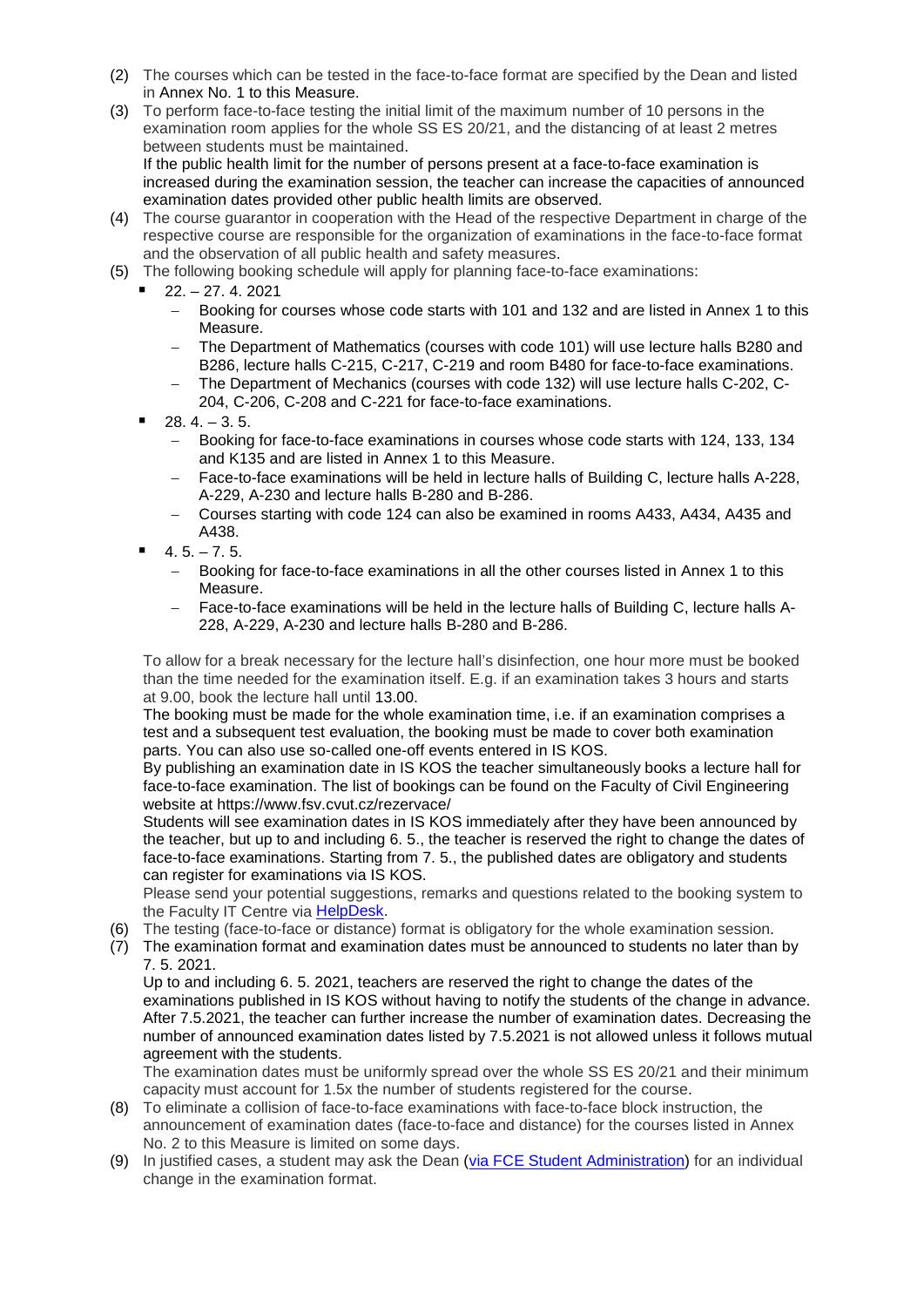The reasons considered as objective to change the face-to-face examination format to the distance format are:

student belongs to the at-risk group (especially the seriously ill, persons with a weakened immune system, pregnant women);

student would endanger a close person belonging to the at-risk group (especially the elderly, seriously ill, chronically ill, persons with a weakened immune system, pregnant women, new-born babies and infants living in the same household with the student);

student is staying outside the Czech Republic. This does not apply to the countries sharing a border with the Czech Republic, which allow crossing the border for study purposes. Other specific cases evaluated as relevant by the Vice-Dean for Education.

The reasons considered as objective to change the distance examination format to the face-toface format are:

- student's insufficient technology equipment,
- recommendation from ELSA,
- other specific cases evaluated as relevant by the Vice-Dean for Education.

The application must include the documentation of stated reasons:

- If a student refers to medical reasons (their own or close person's), a medical statement must be attached.

- If the reason is a problematic trip to the Czech Republic, the student must document that they are currently outside the Czech Republic – this can be done by an affidavit with an authenticated signature.

The Vice-Dean for Education may ask for the documentation of all facts to which the student refers in the application.

The change in the examination format is at the discretion of the Vice-Dean for Education, the Student Administration officer informs the student and respective teachers by email. The date will be set by mutual teacher-student agreement.

(10) If a student is unable to participate in examinations for objective reasons, the student may ask the Dean [\(via FCE Student Administration\)](https://www.fsv.cvut.cz/hlavni/educat/kontakt.php) for an individual extension of the examination session up to 17. 9. 2021.

The student must submit the application no later than by 26. 6. 2021.

The reasons that can be considered as objective are:

- mandatory quarantine,
- illness,
- difficult life situation in connection with the coronavirus crisis,
- other specific cases evaluated as relevant by the Vice-Dean for Education.

The application must include the documentation of stated reasons:

- If a student refers to medical reasons (their own or close person's), a medical statement must be attached.

The Vice-Dean for Education may ask for the documentation of all facts to which the student refers in the application.

The acknowledgement of the apology for non-participation in an examination is at the discretion of the Vice-Dean for Education, the Student Administration officer informs the student and respective teachers by email. A substitute examination date will be set by mutual teacher-student agreement.

## Article 4 Final graduation examination

- (1) Final graduation examinations (hereinafter "FGE") will be held in the face-to-face format to the maximum possible extent; a semi-contact or distance format is possible based on the Head of Department's request and is at the Dean´s discretion.
- (2) In justified cases, a student may individually ask the Dean [\(via FCE Student Administration\)](https://www.fsv.cvut.cz/hlavni/educat/kontakt.php) for a change in the FGE format to the distance format.
- (3) FGE will be held as public examinations provided the limit of 10 persons in the room is not exceeded. If this limit is exceeded, FGE will be held with the exclusion of the public, in which case an audio or audio and video record of the FGE course will be made, which will be filed at the Department organizing FGE for a period of 5 years.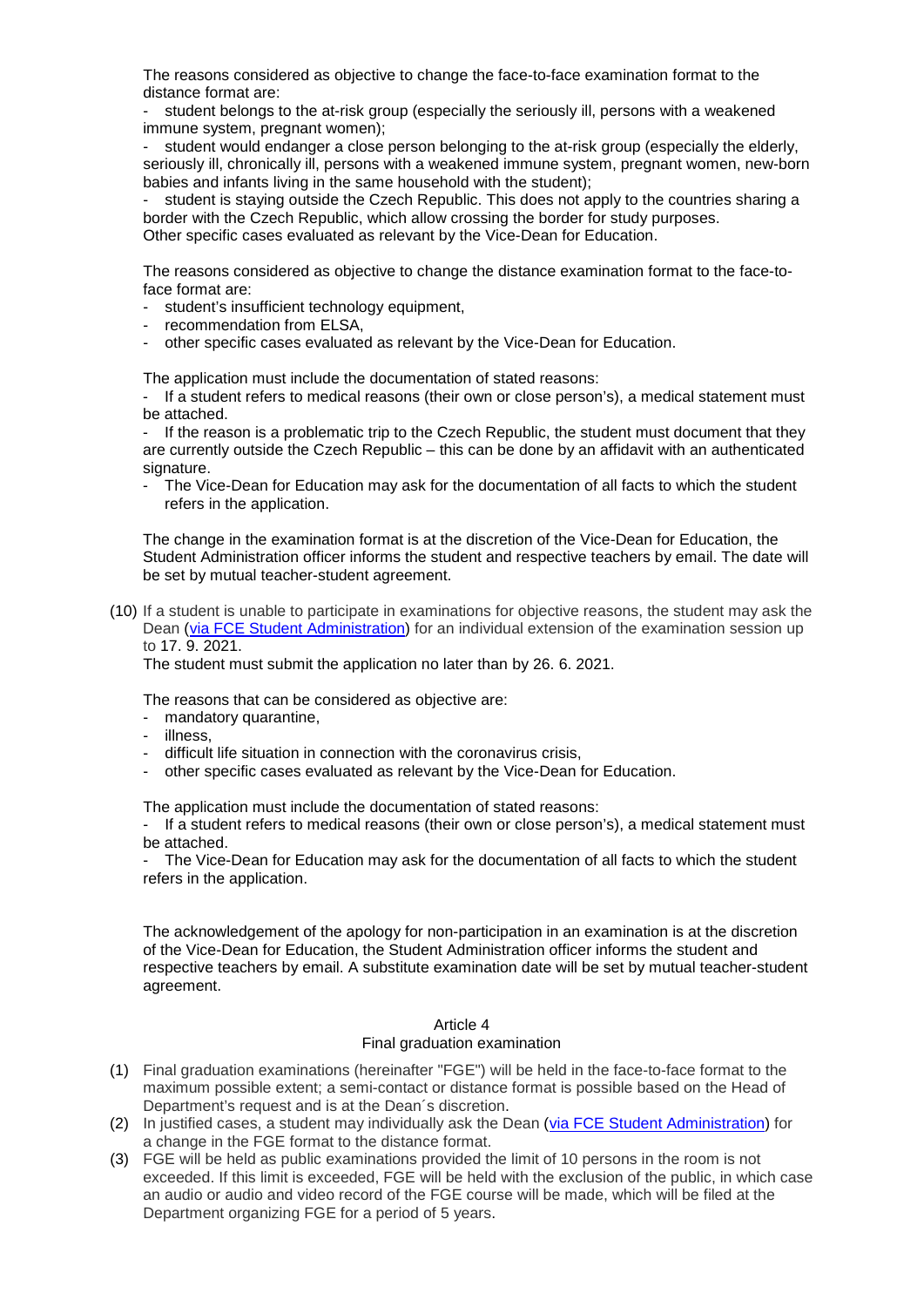(4) Article 5 Para. 2 of the [Dean´s Directive No. 1/2020](https://www.fsv.cvut.cz/en/legislat/smde0120e.php) for the Implementation of Bachelor´s and Master´s Study Programmes at the Faculty of Civil Engineering CTU in Prague is amended as follows:

The Board for the Defence of Final Graduation Theses need not comprise a prominent expert who is not a CTU employee.

- (5) Oral examinations in thematic areas and the defence of final theses in a particular branch of study can be held together with the same Board and on the same date. The examiner for the respective thematic area to whom the student has registered must be a member of the Examination Board.
- (6) The student will learn the result of the examination immediately after the examination and will no longer stay on the Faculty campus for no reason. There will be no common opening and closing ceremony.
- (7) During the examination, the public health and safety measures currently in force must be observed. The Head of the Department that organizes FGE is responsible for the compliance with public health and safety measures.

## Article 5

Face-to-face instruction in courses specified by the Dean in SS ES 20/21

- (1) In courses listed in Annex 3 to this Measure, face-to-face instruction can be held in the block format in SS ES 20/21.
- (2) If the time period of SS ES 20/21 does not suffice for the implementation of face-to-face instruction in the courses specified by the Dean so that the courses can be properly completed including the verification of knowledge by the end of SS ES 20/21, the Faculty Dean allows the instruction and verification of knowledge in these courses to take place also during the summer holidays. The instruction can be held in the block format in compliance with public health rules in force and must not collide with instruction in other courses. If the courses cannot be completed in the face-to-face format by 29.8.2021, the courses will be completed in the distance format no later than by 17. 9. 2021.
- (3) The organization of instruction is at the discretion of the course guarantor in cooperation with the Head of Department and the study programme guarantor, and the Vice-Dean for Education will be informed.

#### Article 6 **Effect**

- (1) This Measure comes into effect on the day of announcement.
- (2) The Measure regulates the period from 17.5. 2021 to 25.6. 2021 regardless of any potential Government loosening steps resulting from the improvement of the epidemiological situation in May and June 2021.

prof. Ing. Jiří Máca, CSc., m.p.

Dean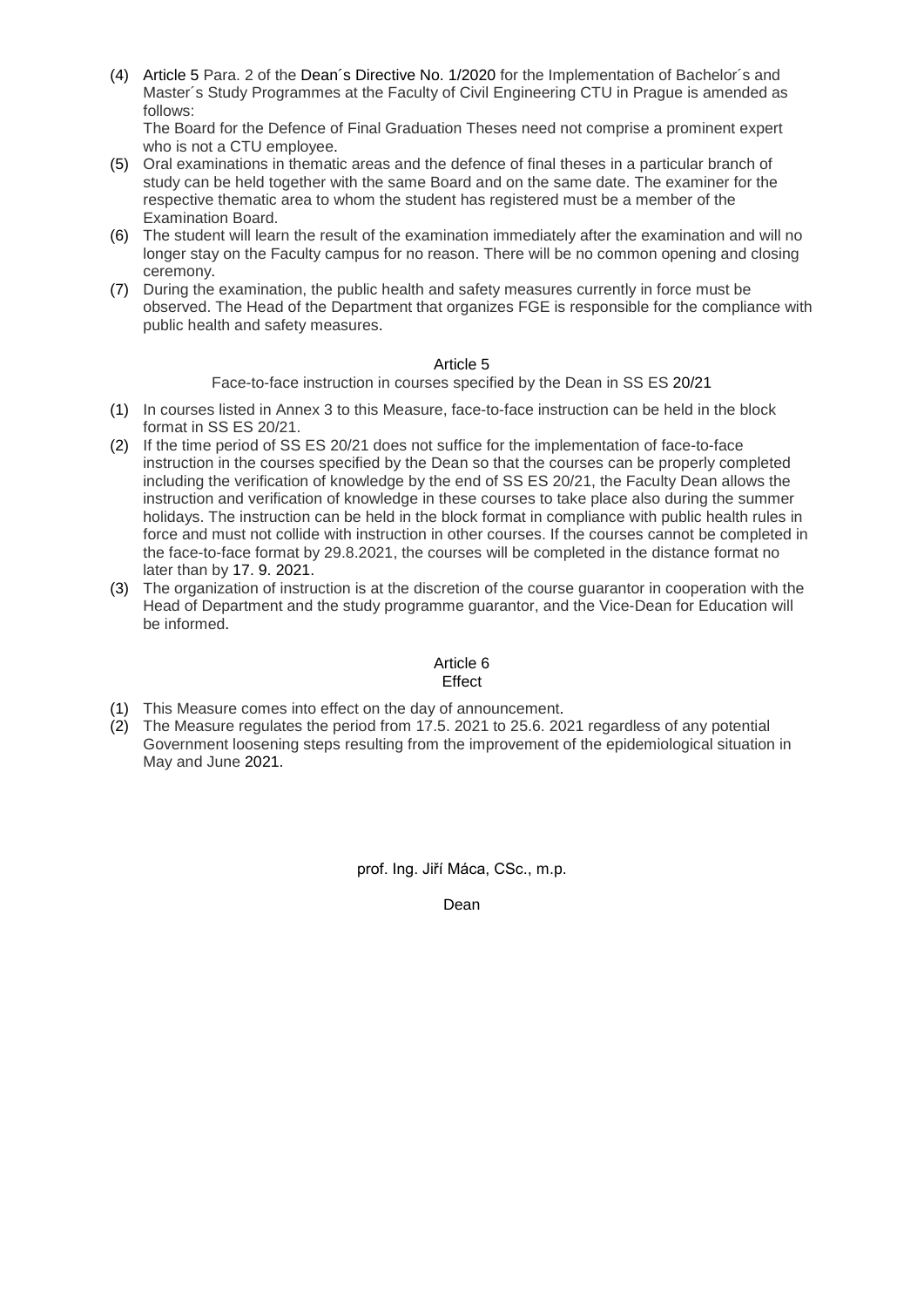# Annex 1

Courses which can be completed in the face-to-face format in the spring semester of the 2020/2021 academic year

| Course<br>code | Course name                        | Level | Study<br>programme | <b>Branch</b> | Year           | Number of<br>students |
|----------------|------------------------------------|-------|--------------------|---------------|----------------|-----------------------|
| 101KG01        | Konstruktivní geometrie            | Bc    | SI                 |               | 1              | 25                    |
| 101KGA1        | Konstruktivní geometrie A          | Bc    | $A + S$            |               | 1              | 189                   |
| 101M1A         | Matematika 1A                      | Bc    | $A + S$            |               | 1              | 71                    |
| 101M2A         | Matematika A2                      | Bc    | $A + S$            |               | 1              | 138                   |
| 101M3A         | Matematika 3A                      | Bc    | $A + S$            |               | $\overline{2}$ | 39                    |
| 101MA01        | Matematika 1                       | Bc    | SI                 |               | 1              | 97                    |
| 101MA02        | Matematika 2                       | Bc    | SI                 |               | 1              | 320                   |
| 101MA03        | Matematika 3                       | Bc    | SI                 |               | $\overline{2}$ | 69                    |
| 101MAR1        | Matematika R1                      | Bc    | <b>ST</b>          |               | 1              | $\overline{7}$        |
| 101MAR2        | Matematika R2                      | Bc    | <b>ST</b>          |               | 1              | 10                    |
| 101MM2G        | Matematika 2G                      | Bc    | GK                 |               | 1              | 39                    |
| <b>122ITSL</b> | Informační technologie L           | Bc    | SI                 | L             | 4              | 32                    |
| 122TDS         | Technologie dopravních<br>staveb   | Bc    | SI                 | Κ             | 4              | 23                    |
| 122TES2        | Technologie staveb 02              | Bc    | SI                 | L             | 3              | 39                    |
| 122TS1         | Technologie staveb L1              | Bc    | <b>ST</b>          | $\mathsf{R}$  | $\overline{2}$ | $\mathfrak{B}$        |
| 122TSVZ        | Technologie staveb Z               | Bc    | SI                 | Z             | 4              | 16                    |
| 122YTP         | Technologie přípravných<br>procesů | Bc    | SI                 | L             | 3              | 13                    |
| 122YZS         | Zvláštní stavby a technologie      | Bc    | SI                 | L             | 3              | $\overline{4}$        |
| 124KK01        | Kompletační konstrukce             | Bc    | SI                 | $\mathsf{C}$  | 3              | 128                   |
| <b>124KKL</b>  | Kompletační konstrukce L           | Bc    | SI                 | L             | $\overline{4}$ | 28                    |
| <b>124KKQ</b>  | Kompletační konstrukce Q           | Bc    | SI                 | Q             | 3              | 23                    |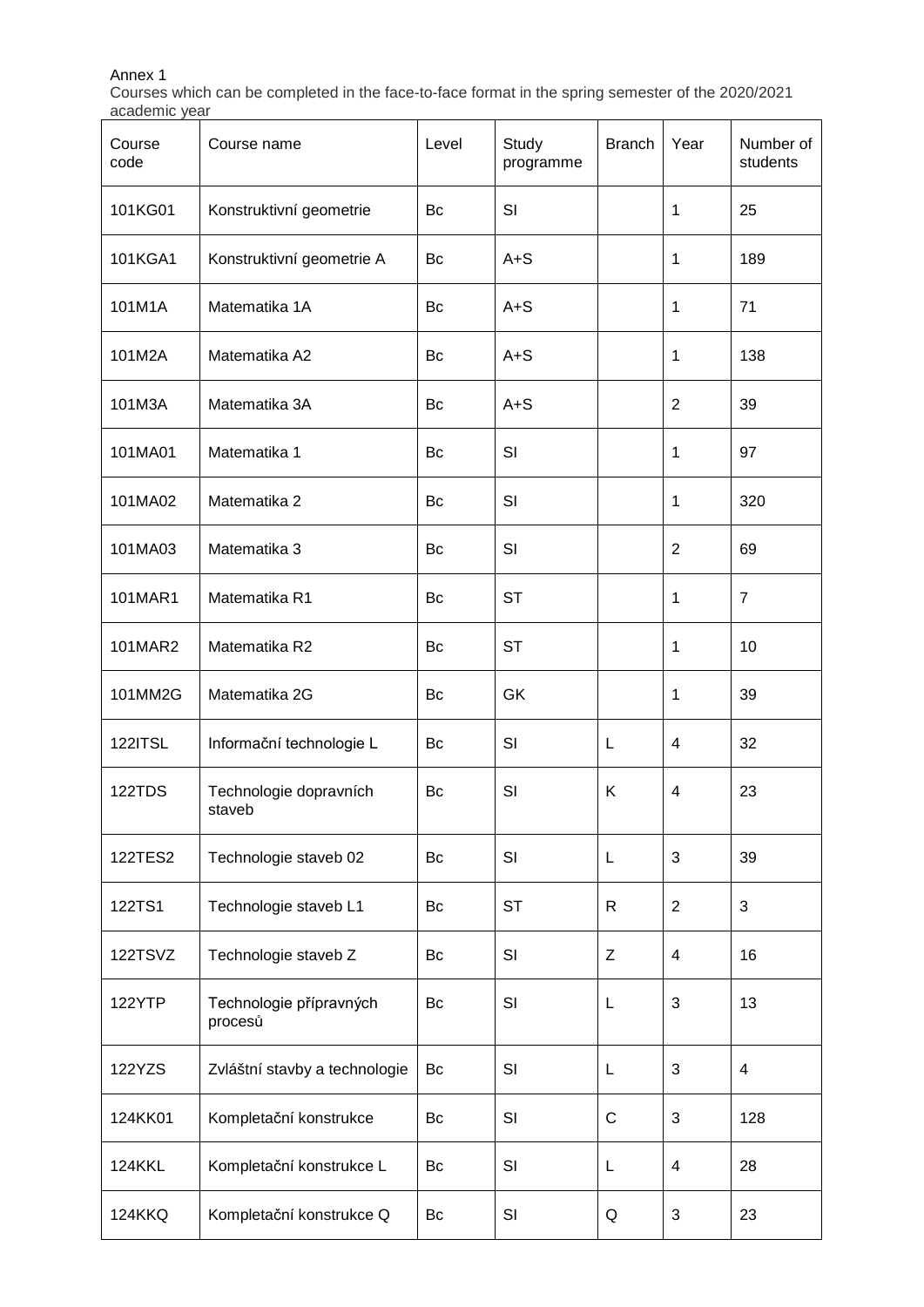| <b>124KKR</b> | Kompletační konstrukce R                         | Bc       | <b>ST</b> |              | $\overline{2}$          | 15             |
|---------------|--------------------------------------------------|----------|-----------|--------------|-------------------------|----------------|
| <b>124KKT</b> | Kompletační konstrukce T                         | Bc       | SI        | E            | 3                       | 21             |
| 124PBZN       | Požární bezpečnost a zdrav.<br>nezávadnost budov | Bc       | SI        | $\mathsf{C}$ | $\overline{\mathbf{4}}$ | 92             |
| 124PSA2       | Pozemní stavby A2                                | Bc       | $A + S$   |              | 1                       | 174            |
| 124PSA3       | Pozemní stavby A3                                | Bc       | $A + S$   |              | $\overline{2}$          | 123            |
| 124PSI2       | Pozemní stavby l2                                | Bc       | SI        |              | $\overline{2}$          | 218            |
| 124PSR2       | Pozemní stavby 2R                                | Bc       | <b>ST</b> |              | 1                       | 19             |
| 132DS01       | <b>Dynamics of Structures</b>                    | Mgr      | <b>CE</b> | D            | 1                       | 10             |
| 132DY01       | Dynamika stavebních<br>konstrukcí 1              | Bc / Mgr | SI/SI     | K/C          | 3/1                     | 92             |
| 132PRA        | Pružnost a pevnost A                             | Bc       | $A + S$   |              | $\overline{2}$          | 60             |
| 132PRPE       | Pružnost a pevnost                               | Bc       | SI        |              | $\overline{2}$          | 73             |
| 132PRUR       | Pružnost a pevnost                               | Bc       | <b>ST</b> |              | $\overline{2}$          | $\overline{7}$ |
| 132SM02       | Stavební mechanika 2                             | Bc       | SI        |              | $\overline{2}$          | 359            |
| 132SM3        | Stavební mechanika 3                             | Bc       | SI        |              | $\overline{2}$          | 187            |
| 132SMA1       | Stavební mechanika 1A                            | Bc       | $A + S$   |              | 1                       | 189            |
| 132SMA2       | Stavební mechanika 2A                            | Bc       | $A + S$   |              | $\overline{2}$          | 91             |
| 132SMR2       | Stavební mechanika R2                            | Bc       | <b>ST</b> |              | 1                       | 19             |
| 133B04K       | Betonové konstrukce 4K                           | Mgr      | SI        | K            | 1                       | 23             |
| 133BK02       | Betonové a zděné<br>konstrukce 2                 | Bc       | SI        | C, K         | 3                       | 176            |
| 133BZA2       | Betonové a zděné<br>konstrukce v arch. 2         | Bc       | $A + S$   |              | 3                       | 91             |
| 133CM02       | Concrete and Masonry<br>Structures 2             | Bc       | <b>CE</b> | D            | 3                       | $\overline{7}$ |
| 133NKRB       | Nosné konstrukce R - beton                       | Bc       | <b>ST</b> |              | 2                       | 19             |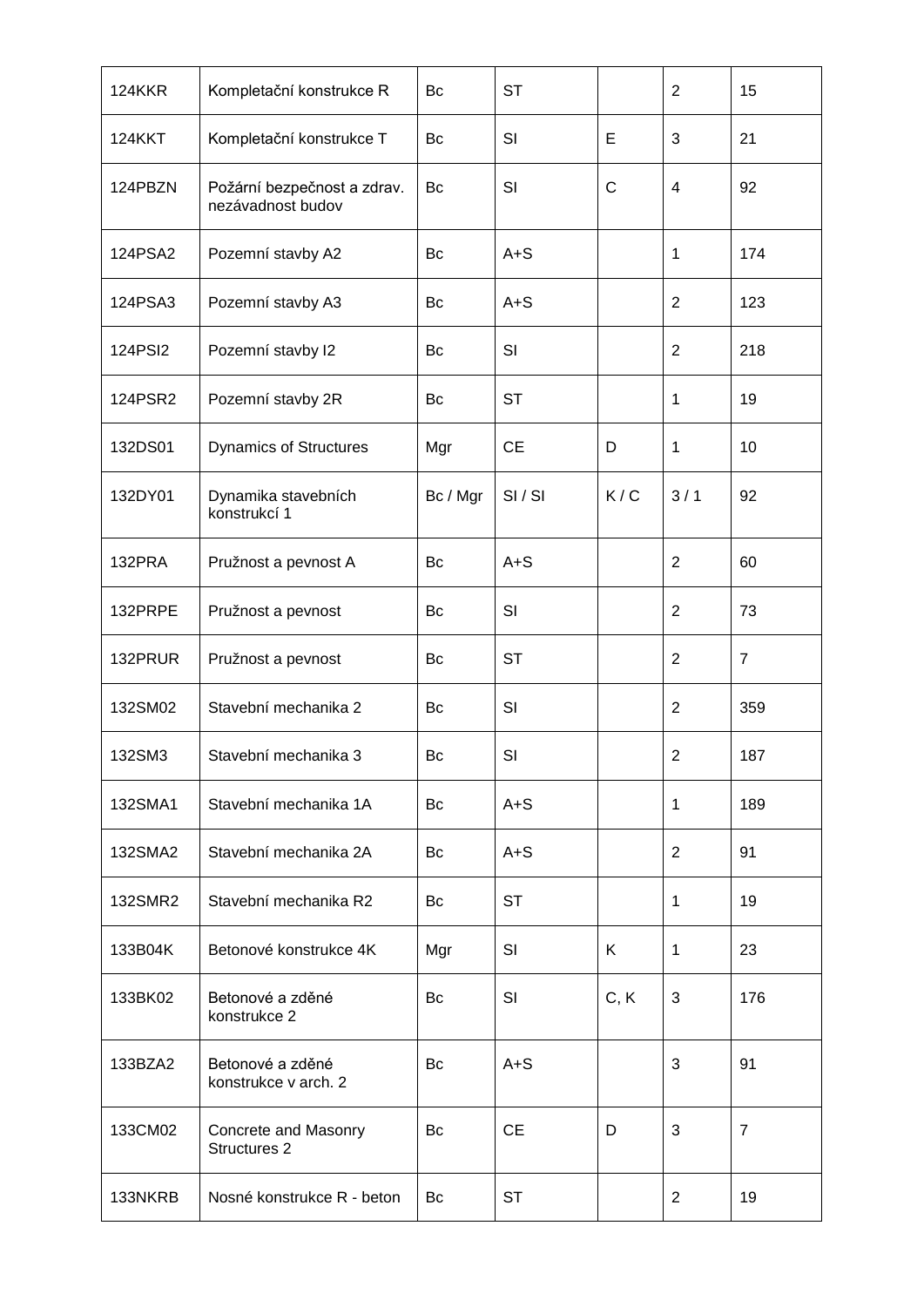| 133NNKB       | Navrhování nosných<br>konstrukcí – beton      | Bc        | SI        |              | 2              | 193 |
|---------------|-----------------------------------------------|-----------|-----------|--------------|----------------|-----|
| 134DK01       | Dřevěné konstrukce 1                          | Bc        | SI        | $\mathsf{C}$ | 3              | 181 |
| 134NKPS       | Navrhování konstrukcí při<br>provádění staveb | Mgr       | SI        | L            | 1              | 35  |
| 134NKRO       | Nosné konstrukce R - Ocel                     | Bc        | <b>ST</b> | $\mathsf{R}$ | $\overline{2}$ | 18  |
| 134NNKO       | Navrhování nosných<br>konstrukcí – ocel       | Bc        | SI        |              | $\overline{2}$ | 193 |
| 134ODA1       | Ocelové a dřevěné<br>konstrukce v archit. 1   | Bc        | $A + S$   |              | $\sqrt{3}$     | 92  |
| 135GM2I       | Geomechanika 21                               | Bc        | SI        |              | $\overline{2}$ | 102 |
| 135ZS02       | Zakládání staveb 2                            | Mgr       | SI        | $\mathsf{C}$ | 1              | 42  |
| 136YSVT       | Výuka v terénu - silniční<br>stavby           | Bc        | SI        | K            | 3              |     |
| 137YZVT       | Výuka v terénu - železnice                    | Bc        | SI        | K            | 3              |     |
| 137ZE01       | Železniční stavby 1                           | Bc        | SI        | K            | 3              | 47  |
| <b>141HYA</b> | Hydraulika                                    | Bc        | SI        |              | $\overline{2}$ | 103 |
| 141VYV1       | Výuka v terénu                                | $\sf{B}c$ | SI        | V            | 3              |     |
| 154VTIG       | Výuka v terénu                                | Mgr       | GK        |              | $\overline{2}$ |     |
| 154VY1        | Výuka v terénu                                | Bc        | GK        |              | 1              |     |
| 154VY3        | Výuka v terénu                                | Bc        | GK        |              | $\overline{2}$ |     |
| <b>155VGP</b> | Výuka v terénu GP                             | Bc        | GK        |              | 1              | 43  |
| 155VTTG       | Výuka v terénu z teoretické<br>geodézie       | Mgr       | GK        |              | 1              | 27  |
| 155VYMK       | Výuka v terénu z mapování<br>a KN             | Bc        | GK        |              | $\overline{2}$ | 20  |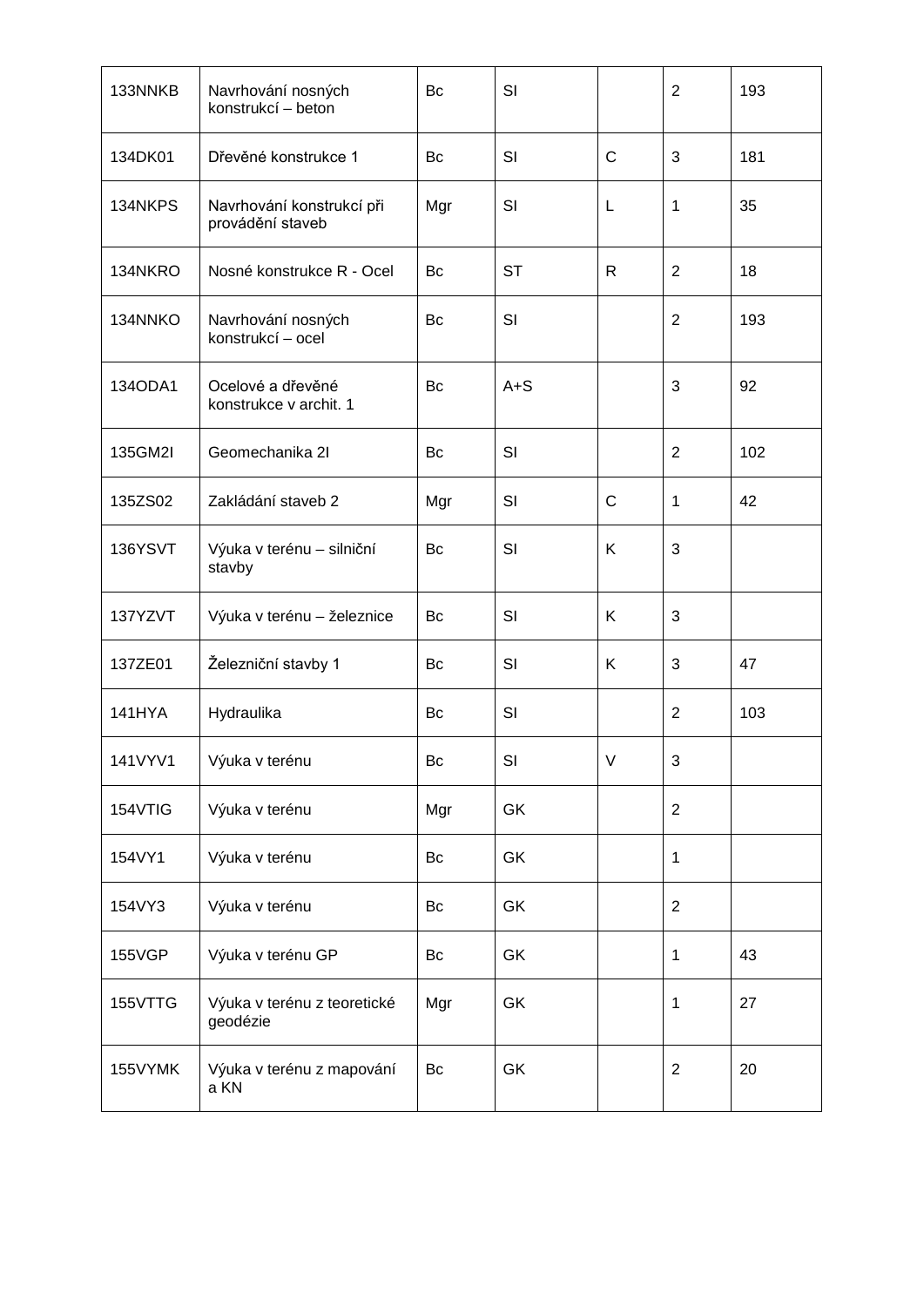# Annex 2

Courses in which the announcement of examination dates is limited due to coordination with contact block instruction

| Course code                                                                           | Course name                                                                                                     | Study programme       | Days on which face-to-<br>face block instruction<br>will be held for this<br>group of students -<br>each student attends<br>face-to-face block<br>instruction on one day<br>per whole examination<br>session |
|---------------------------------------------------------------------------------------|-----------------------------------------------------------------------------------------------------------------|-----------------------|--------------------------------------------------------------------------------------------------------------------------------------------------------------------------------------------------------------|
| 101MA02<br>102FYI<br>104YC2x<br><b>123CHE</b><br>132SM02                              | Matematika 2<br>Fyzika<br>Cizí jazyk<br>Chemie<br>Stavební mechanika 2                                          | SI / 1st year BSc / I | Wednesday 19.5.<br>Wednesday 26. 5.<br>Wednesday 2.6.<br>Wednesday 9.6.<br>Wednesday 16. 6.<br>Wednesday 23. 6.                                                                                              |
| + "revision" courses<br>101KG01<br>101MA01<br>123SH01<br>132SM01                      | Konstruktivní<br>geometrie<br>Matematika 1<br>Stavební hmoty<br>Stavební mechanika 1                            |                       |                                                                                                                                                                                                              |
| 101MA02<br>102FYI<br>104YC2x<br>123SH01<br>132SM02<br>+ "revision" courses<br>101KG01 | Matematika 2<br>Fyzika<br>Cizí jazyk<br>Stavební hmoty<br>Stavební mechanika 2<br>Konstruktivní                 | SI / 1st year BSc / J | Thursday 20. 5.<br>Thursday 27.5.<br>Thursday 3.6.<br>Thursday 10.6.<br>Thursday 17.6.<br>Thursday 24. 6.                                                                                                    |
| 101MA01<br>132SM01<br><b>105SVAI</b><br>135GM01                                       | geometrie<br>Matematika 1<br>Stavební mechanika 1<br>Společenské vědy<br>Geomechanika 1                         |                       |                                                                                                                                                                                                              |
| 124PSA3<br>125TB2<br>129NB02<br>132SMA2                                               | Pozemní stavby 3A<br>Technická zařízení<br>budov <sub>2</sub><br>Nauka o budovách 2<br>Stavební mechanika<br>2A | A+S / 2nd year BSc    | Friday 21. 5.<br>Friday 28. 5.<br>Friday 4.6.<br>Friday 11.6.<br>Friday 18. 6.<br><b>Friday 25.6</b>                                                                                                         |